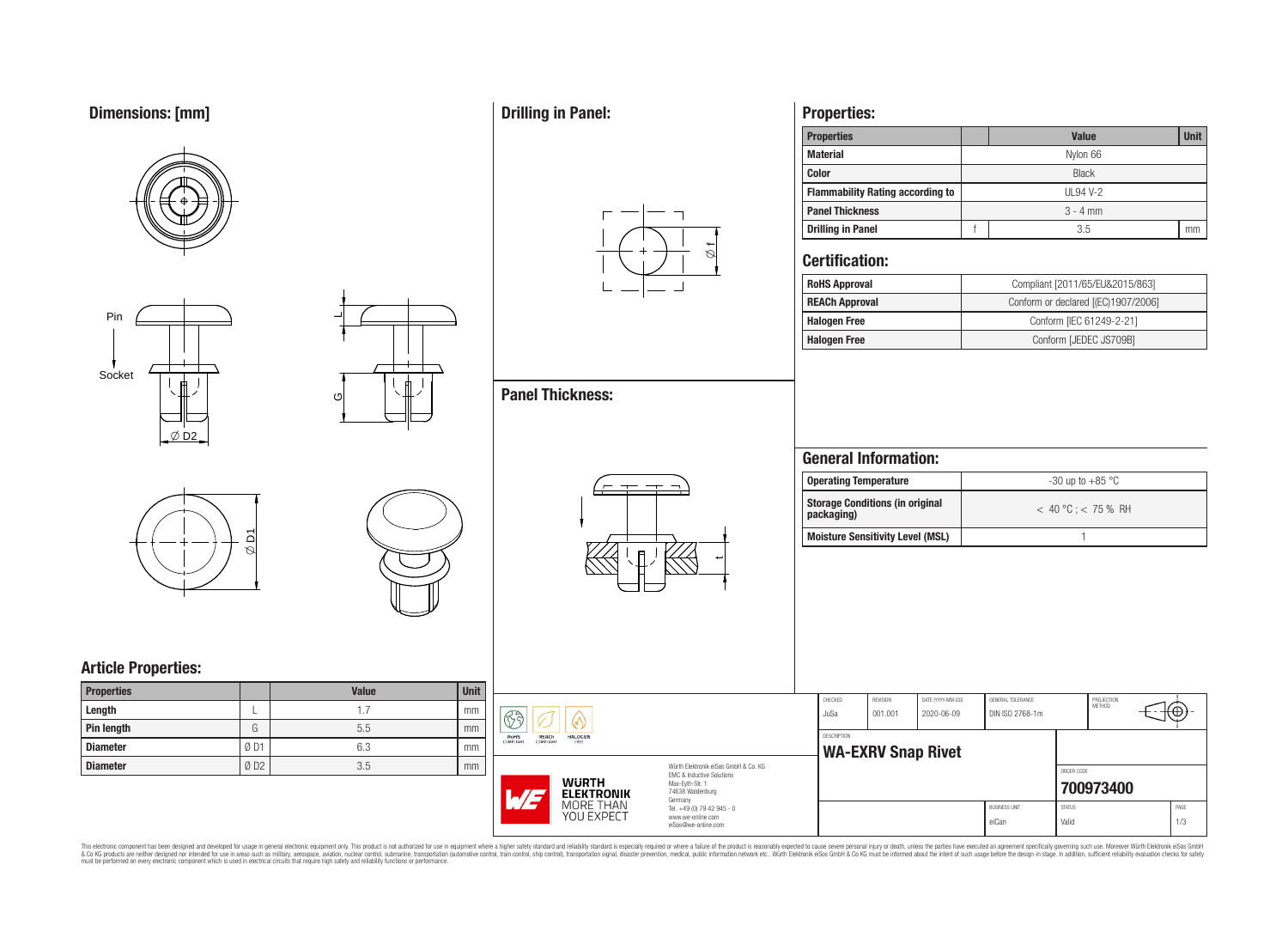## **Cautions and Warnings:**

### **The following conditions apply to all goods within the product series of WA-EXRV of Würth Elektronik eiSos GmbH & Co. KG:**

#### **General:**

- This mechanical component is designed and manufactured for use in general electronic equipment.
- Würth Elektronik must be asked for written approval (following the PPAP procedure) before incorporating the components into any equipment in fields such as military, aerospace, aviation, nuclear control, submarine, transportation (automotive control, train control, ship control), transportation signal, disaster prevention, medical, public information network, etc. where higher safety and reliability are especially required and/or if there is the possibility of direct damage or human injury.
- Mechanical components that will be used in safety-critical or high-reliability applications, should be pre-evaluated by the customer.
- The component is designed and manufactured to be used within the datasheet specified values. If the usage and operation conditions specified in the datasheet are not met, the component may be damaged or dissolved.
- Do not drop or impact the components, the component may be damaged.<br>• Wirth Elektronik products are qualified according to international standard
- Würth Elektronik products are qualified according to international standards, which are listed in each product reliability report. Würth Elektronik does not warrant any customer qualified product characteristics beyond Würth Elektroniks' specifications, for its validity and sustainability over time.
- The responsibility for the function of the application of the customer specific products and use in a particular customer design is always the full and autonomous responsibility of the customer. All technical specification for standard products also apply to customer specific products.

#### **Product Specific:**

#### **Cleaning and Washing:**

- Washing agents used during the production to clean the customer application might damage or change the characteristics of the components. Washing agents may have a negative effect on the long-term functionality of the product.
- Using a brush during the cleaning process may damage the component. Therefore, we do not recommend using a brush during the PCB cleaning process.

#### **Potting and Coating:**

• If the product is potted in the customer application, the potting material might shrink or expand during and after hardening. Shrinking could lead to an incomplete seal, allowing contaminants into the components. Expansion could damage the components. We recommend a manual inspection after potting or coating to avoid these effects.

#### **Storage Conditions:**

- A storage of Würth Elektronik products for longer than 12 months is not recommended. Within other effects, the terminals may suffer degradation, resulting in bad processability. Therefore, all products shall be used within the period of 12 months based on the day of shipment.
- Do not expose the components to direct sunlight.<br>• The storage conditions in the original packaging
- The storage conditions in the original packaging are defined according to DIN EN 61760-2.
- The storage conditions stated in the original packaging apply to the storage time and not to the transportation time of the components.

#### **Packaging:**

• The packaging specifications apply only to purchase orders comprising whole packaging units. If the ordered quantity exceeds or is lower than the specified packaging unit, packaging in accordance with the packaging specifications cannot be ensured.

#### **Handling:**

- The maximum permissible torques must be complied with to prevent mechanical destruction of the component and PCB.
- If a component is pre-assembled with an adhesive tape, the adhesive duration cannot be guaranteed. This depends on the surface where the component will be mounted on. It also depends on the environmental conditions the component is exposed to. The customer has to evaluate this for his specific application.
- Violation of the technical product specifications will void the warranty.
- Coated metal parts may have spots and/or deposits because of the rinsing and drying process during plating. The storage and processability are not affected.
- The temperature rise of the component must be taken into consideration. The operating temperature is comprised of ambient temperature and temperature rise of the component.The operating temperature of the component shall not exceed the maximum temperature specified.

These cautions and warnings comply with the state of the scientific and technical knowledge and are believed to be accurate and reliable. However, no responsibility is assumed for inaccuracies or incompleteness.

|                                                                   | $\mathbb{C}^2$                                                                                                                                                                       |                                          | CHECKED<br>JuSa                                                        | <b>REVISION</b><br>001.001 | DATE (YYYY-MM-DD)<br>2020-06-09 | GENERAL TOLERANCE<br>DIN ISO 2768-1m |                               | PROJECTION<br>METHOD   | ₭⊕} |             |
|-------------------------------------------------------------------|--------------------------------------------------------------------------------------------------------------------------------------------------------------------------------------|------------------------------------------|------------------------------------------------------------------------|----------------------------|---------------------------------|--------------------------------------|-------------------------------|------------------------|-----|-------------|
| RoHS<br>REACh<br><b>HALOGEN</b><br>COMPLIANT<br>COMPLIANT<br>FREE |                                                                                                                                                                                      | DESCRIPTION<br><b>WA-EXRV Snap Rivet</b> |                                                                        |                            |                                 |                                      |                               |                        |     |             |
|                                                                   | Würth Elektronik eiSos GmbH & Co. KG<br>EMC & Inductive Solutions<br><b>WURTH</b><br>Max-Evth-Str. 1<br>74638 Waldenburg<br><b>ELEKTRONIK</b><br>$\overline{\phantom{a}}$<br>Germany |                                          |                                                                        |                            |                                 |                                      | ORDER CODE                    | 700973400              |     |             |
|                                                                   |                                                                                                                                                                                      | MORE THAN<br>YOU EXPECT                  | Tel. +49 (0) 79 42 945 - 0<br>www.we-online.com<br>eiSos@we-online.com |                            |                                 |                                      | <b>BUSINESS UNIT</b><br>eiCan | <b>STATUS</b><br>Valid |     | PAGE<br>2/3 |

This electronic component has been designed and developed for usage in general electronic equipment only. This product is not authorized for use in equipment where a higher safety standard and reliability standard si espec & Ook product a label and the membed of the seasuch as marked and as which such a membed and the such assume that income in the seasuch and the simulation and the such assume that include to the such a membed and the such